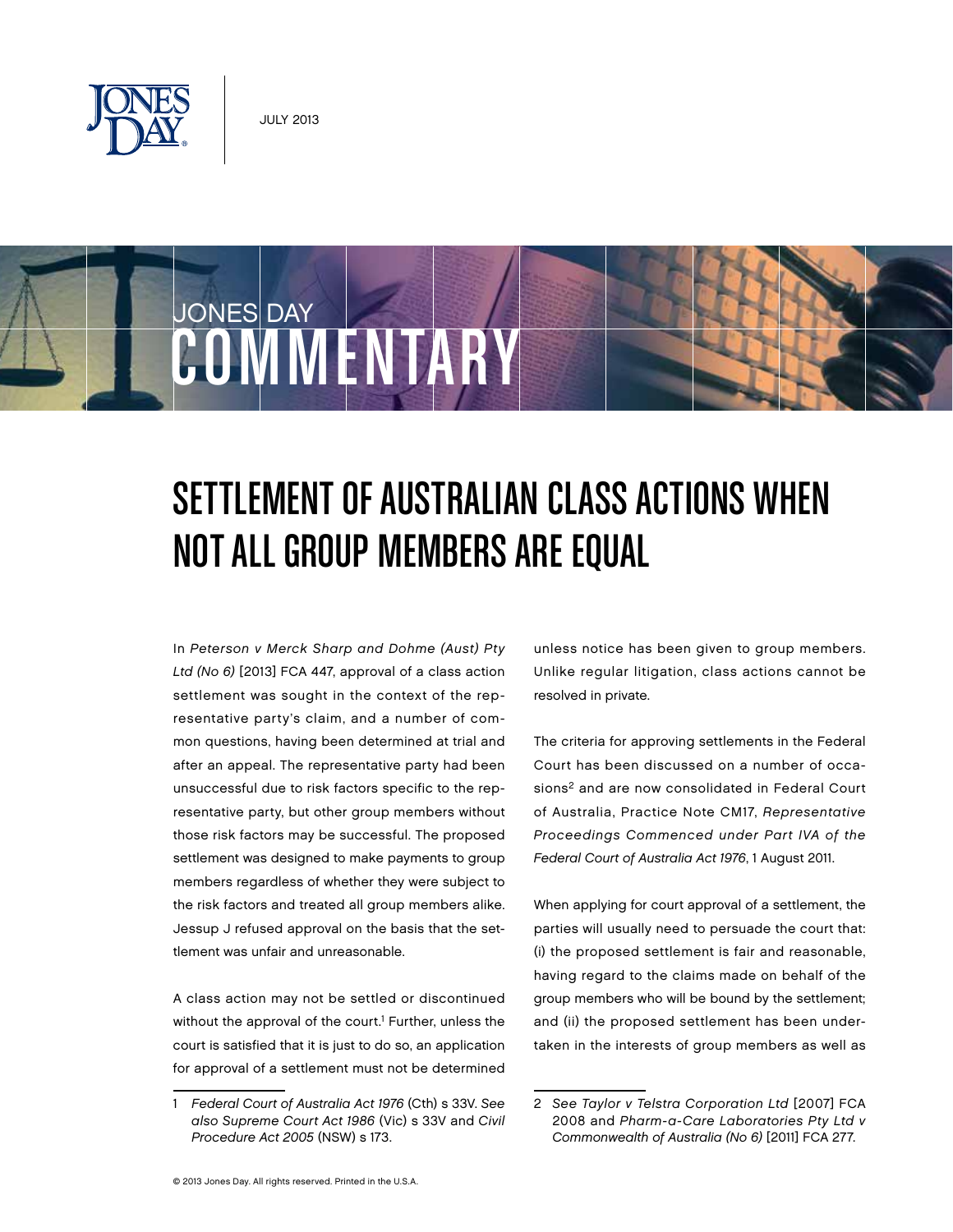those of the plaintiff, and not just in the interests of the plaintiff and the defendants.

## Vioxx Product Liability Class Action Settlement Rejected

The Vioxx product liability class action was brought by Graeme Peterson in 2006. Mr Peterson was successful at first instance in relation to his personal claim and achieved favourable answers to a number of common questions.3 On appeal, the Full Federal Court found against Mr Peterson but did not disturb the answers to the common questions.4 However, those answers were said to illustrate an "absence of commonality in relation to many of [the common] questions".5

The proceedings brought by Mr Peterson and the related proceedings by Joan Reeves were subsequently settled and approval was sought from the Federal Court. The terms of the settlement $6$  were, in summary, if a group member had (i) suffered a myocardial infarction (heart attack) or sudden cardiac death and (ii) Vioxx was a current medication when they were injured and they had documentary evidence of having received a specified number of Vioxx tablets within specified timeframes, they would receive the following compensation:

- For living group members, AUD2,000, provided the total of all payments to living group members does not exceed AUD497,500. In the event that the total of all payments to living group members does exceed this amount, each approved eligible living group member will receive one equal share of AUD497,500;
- For deceased group members (and approved eligible group members in the Reeves proceeding), AUD1,500,

provided the total of all payments to deceased group members in both the Peterson and Reeves proceedings does not exceed AUD45,000. In the event that the total of all payments to deceased group members in both proceedings does exceed this amount, each approved eligible living group member will receive one equal share of AUD45,000.

The reasons for the Full Federal Court finding against Mr Peterson became of central relevance to the decision whether to approve the settlement. The Full Federal Court found that Mr Peterson's personal circumstances—his age, gender, hypertension, hyperlipidemia, obesity, left ventricular hypertrophy and history of smoking—afforded a ready explanation for the occurrence of his injury independent of the possible effects of Vioxx. Further, because of the causative potential of these circumstances for a heart attack, the court held that it was a matter of conjecture rather than reasonable inference on the balance of probabilities that Vioxx was a cause of Mr Peterson's heart attack.<sup>7</sup> The Full Federal Court also dismissed Mr Peterson's claims that Vioxx was unfit for purpose or was not of merchantable quality.<sup>8</sup>

However, Jessup J observed that the reasons of the Full Federal Court did not find that other group members could never recover. Rather Mr Peterson's case was not representative. Other group members who were prescribed Vioxx may have been able to prove that Vioxx contributed to the occurrence of a heart attack.9 Further, the trial and appeal had determined "a number of criteria by reference to which the relative strengths and weaknesses of the cases of the various group members would stand to be assessed".10

The difficulty faced by Jessup J was that the settlement agreement did not take account of the learning produce by the trial and appeal. Consequently, Jessup J observed:<sup>11</sup>

<sup>3</sup> Peterson v Merck Sharp & Dohme (Aust) Pty Ltd (2010) 184 FCR 1.

<sup>4</sup> Merck Sharp & Dohme (Aust) Pty Ltd v Peterson (2011) 196 FCR 145.

<sup>5</sup> Merck Sharp & Dohme (Aust) Pty Ltd v Peterson (No 2) [2011] FCAFC 146 at [9].

<sup>6</sup> Peterson v Merck Sharp and Dohme (Aust) Pty Ltd (No 6) [2013] FCA 447 at [13]-[15].

<sup>7</sup> Merck Sharp & Dohme (Aust) Pty Ltd v Peterson (2011) 196 FCR 145 at [120], [124].

<sup>8</sup> Merck Sharp & Dohme (Aust) Pty Ltd v Peterson (2011) 196 FCR 145 at [173]-[175], [179]-[182].

<sup>9</sup> Peterson v Merck Sharp and Dohme (Aust) Pty Ltd (No 6) [2013] FCA 447 at [9]-[10], [12].

<sup>10</sup> Peterson v Merck Sharp and Dohme (Aust) Pty Ltd (No 6) [2013] FCA 447 at [16].

<sup>11</sup> Peterson v Merck Sharp and Dohme (Aust) Pty Ltd (No 6) [2013] FCA 447 at [17].